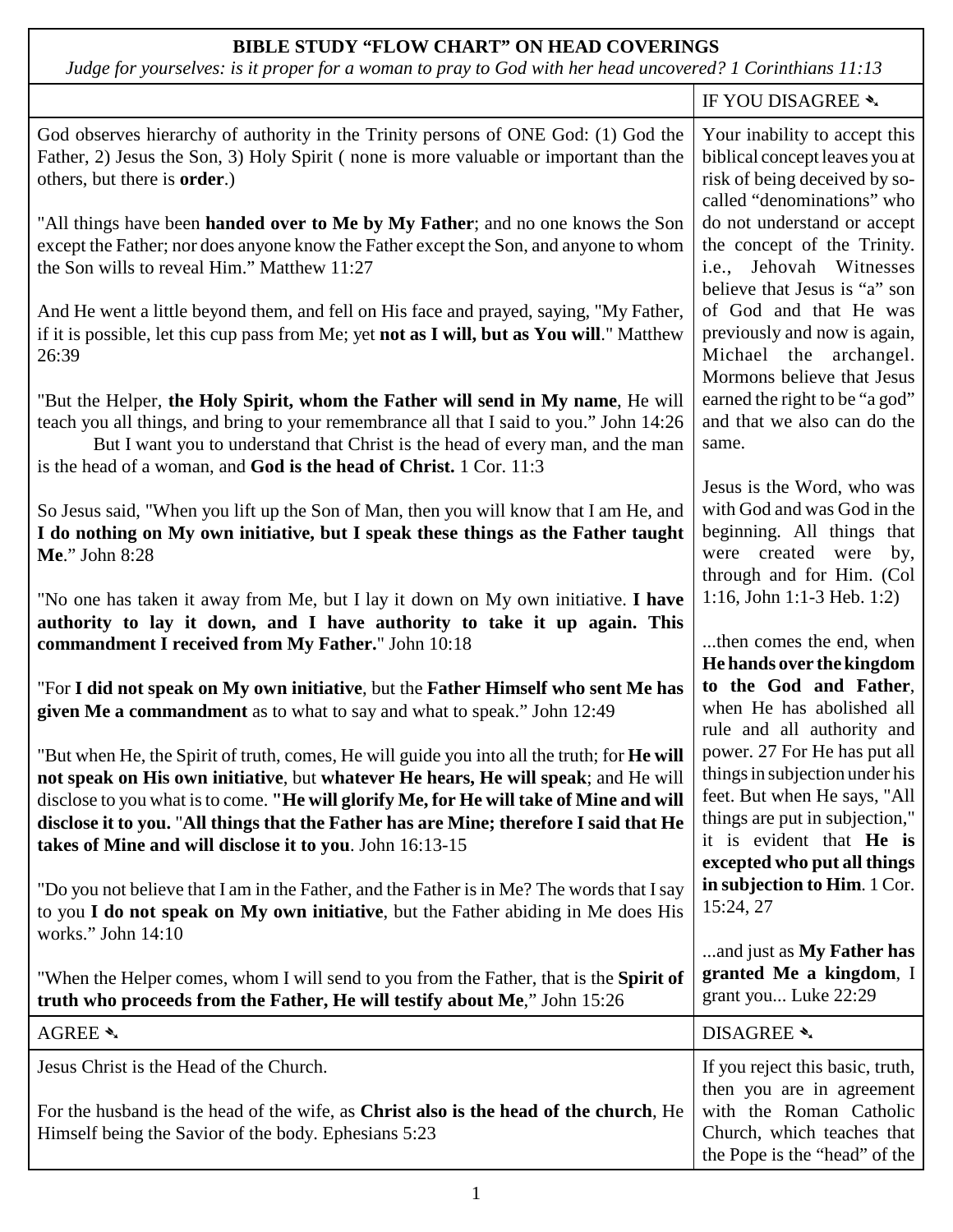| He is also head of the body, the church; and He is the beginning, the firstborn from the<br>dead, so that He Himself will come to have first place in everything. Colossians 1:18<br>"If anyone serves Me, he must follow Me; and where I am, there My servant will be<br>also; if anyone serves Me, the Father will honor him." John 12:26                                                                                                                                                                                                                                    |                                                                                                                                                                                                                                                                                                                                                                                                                                                                                                                                                                                                                                                                                                                                                                                                                                                                                                               | They<br>Church.<br>also<br>unbiblically pray to him,<br>angels and dead people,<br>including Mary.<br>(Matt.<br>28:28, 1 Tim. 2:5-6, Mark<br>3:31-35, Luke 11:27-28,<br>Heb. 1, 2:5, Is. 42:8)                                                                                                                           |
|--------------------------------------------------------------------------------------------------------------------------------------------------------------------------------------------------------------------------------------------------------------------------------------------------------------------------------------------------------------------------------------------------------------------------------------------------------------------------------------------------------------------------------------------------------------------------------|---------------------------------------------------------------------------------------------------------------------------------------------------------------------------------------------------------------------------------------------------------------------------------------------------------------------------------------------------------------------------------------------------------------------------------------------------------------------------------------------------------------------------------------------------------------------------------------------------------------------------------------------------------------------------------------------------------------------------------------------------------------------------------------------------------------------------------------------------------------------------------------------------------------|--------------------------------------------------------------------------------------------------------------------------------------------------------------------------------------------------------------------------------------------------------------------------------------------------------------------------|
| AGREE ₹<br>DISAGREE                                                                                                                                                                                                                                                                                                                                                                                                                                                                                                                                                            |                                                                                                                                                                                                                                                                                                                                                                                                                                                                                                                                                                                                                                                                                                                                                                                                                                                                                                               |                                                                                                                                                                                                                                                                                                                          |
| There are two genders: male and female.<br>God created man in His own image, in the<br>image of God He created him; male and<br>female He created them. Genesis 1:27<br>And He answered and said, "Have you not<br>read that He who created them from the<br>beginning made them male and female, and<br>said, 'For this reason a man shall leave his<br>father and mother and be joined to his wife,<br>and the two shall become one flesh'?"<br>Matthew 19:4-5                                                                                                               | Any other view is an attack against God, led by Satan and followed by<br>the foolish. The social justice mega-churches preach anything goes in the<br>name of "love." Jesus reiterated these facts deliberately. Those who are<br>"liberated" from God's restrictions are being lied to in order for wolves<br>in sheep's clothing to make a profit from them while telling them what<br>they want to hear. (Luke 6:43-49, Matt. 7:13-29, Act 20:26-35, 2Tim.<br>3:1-7, 4:1-5) We (including our bodies - Rom. 6, 12:1-2, 1Cor. 6:9-20,<br>2Thess. 4:1-8) are slaves to righteousness, not to sin. (2Pet. 2:17-22,<br>2Pet. 3, 1Cor. 9:24-10:13, Gal. 5:13-25) Anyone who cannot accept<br>God's own account of creation should question whether they know Him<br>at all. If they feel comfortable disputing His word, they clearly do not<br>understand that He does NOT lie, but is perfect, pure and holy. |                                                                                                                                                                                                                                                                                                                          |
| <b>AGREE</b>                                                                                                                                                                                                                                                                                                                                                                                                                                                                                                                                                                   | <b>DISAGREE</b>                                                                                                                                                                                                                                                                                                                                                                                                                                                                                                                                                                                                                                                                                                                                                                                                                                                                                               |                                                                                                                                                                                                                                                                                                                          |
| Man is the image and glory of God.<br>For a man ought not to have his head covered, since he is the image and glory of God;<br>1 Cor. 11:7a<br>God created man in His own image, in the image of God He created him; male and<br>female He created them. Genesis 1:27                                                                                                                                                                                                                                                                                                          |                                                                                                                                                                                                                                                                                                                                                                                                                                                                                                                                                                                                                                                                                                                                                                                                                                                                                                               | Humanist groups worship<br>nature instead of God.<br>Christians know that people<br>ARE better than animals as<br>they are made in God's<br>image. Man was<br>given<br>dominion over living things<br>on earth. (Genesis 1:28)                                                                                           |
| AGREE ₹                                                                                                                                                                                                                                                                                                                                                                                                                                                                                                                                                                        |                                                                                                                                                                                                                                                                                                                                                                                                                                                                                                                                                                                                                                                                                                                                                                                                                                                                                                               | DISAGREE                                                                                                                                                                                                                                                                                                                 |
| Woman is the glory of man.<br>For man does not originate from woman, but woman from man; for indeed man was not<br>created for the woman's sake, but woman for the man's sake. 1 Cor. 11:8-9<br>but the woman is the glory of man. $1 \text{ Cor. } 11:7b$<br>Husbands, in the same way be considerate as you live with your wives, and treat them<br>with respect as the <i>weaker partner</i> and as heirs with you of the gracious gift of life, so<br>that nothing will hinder your prayers. 1 Peter 3:1-7                                                                 |                                                                                                                                                                                                                                                                                                                                                                                                                                                                                                                                                                                                                                                                                                                                                                                                                                                                                                               | The feminist movement is<br>not OF God, but AGAINST<br>Him—according to human<br>"wisdom" instead of His<br>ways. We are told to die to<br>self, but society exalts it. Our<br>worth is given to us by<br>Christ, who died for us, not<br>by insisting on our "rights."<br>Many in the movement<br>endorse every ungodly |
| Therefore be imitators of God, as beloved children. And walk in love, as Christ loved us<br>and gave himself up for us, a fragrant offering and sacrifice to God. But sexual<br>immorality and all impurity or covetousness must not even be named among you, as is<br>1 Cor. 3:18-20)<br>proper among saints. Let there be no filthiness nor foolish talk nor crude joking, which<br>are out of place, but instead let there be thanksgiving. For you may be sure of this, that<br>everyone who is sexually immoral or impure, or who is covetous (that is, an idolater), has |                                                                                                                                                                                                                                                                                                                                                                                                                                                                                                                                                                                                                                                                                                                                                                                                                                                                                                               | "value" there is, led by<br>deceived and deceiving<br>people. $(2$ Timothy 3:12-13,<br>Love has at no time ever                                                                                                                                                                                                          |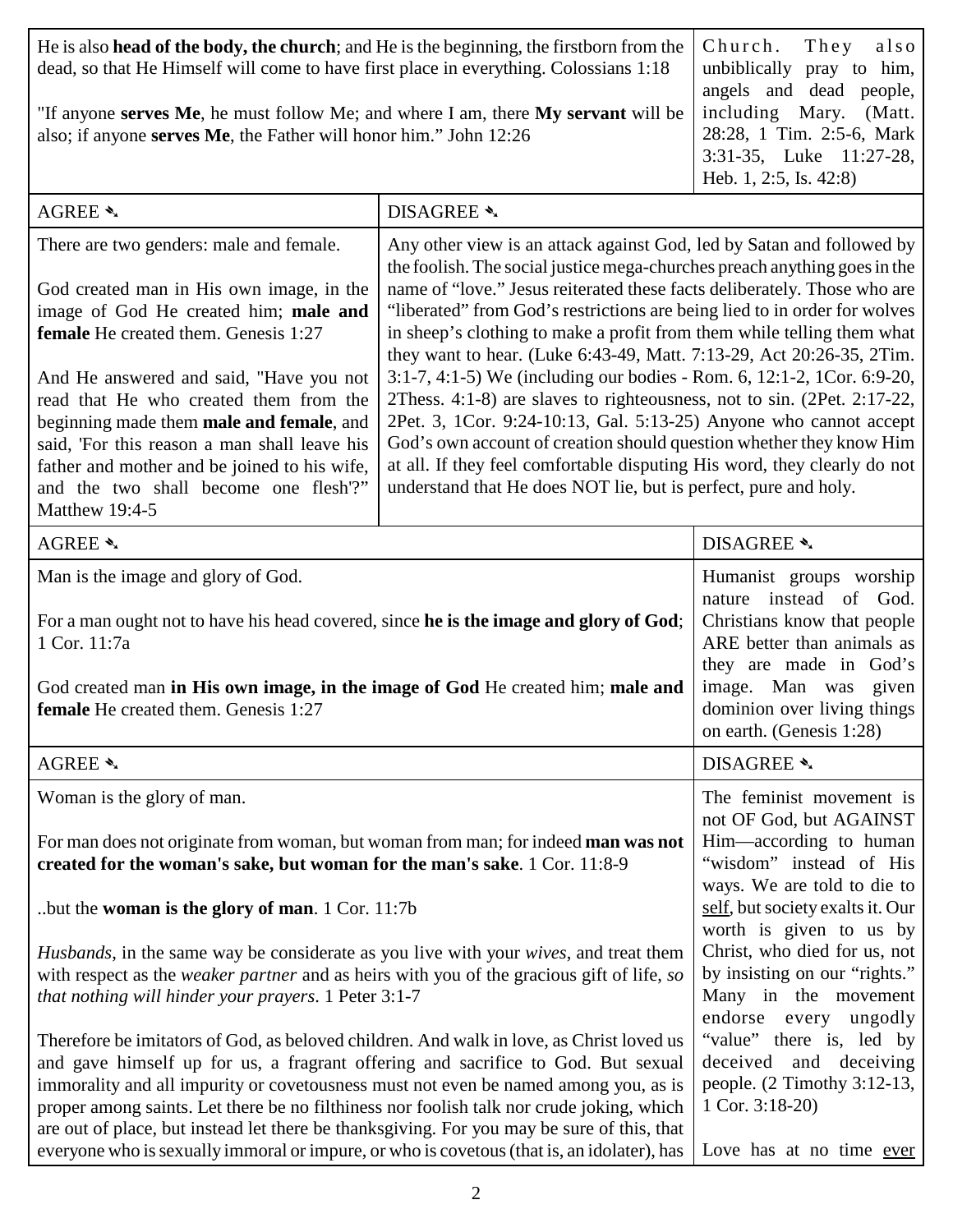| no inheritance in the kingdom of Christ and God. Let no one deceive you with empty<br>words, for because of these things the wrath of God comes upon the sons of disobedience.<br>Therefore do not become partners with them; for at one time you were darkness, but now<br>you are light in the Lord. Walk as children of light (for the fruit of light is found in all<br>that is good and right and true), and try to discern what is pleasing to the Lord. Take no<br>part in the unfruitful works of darkness, but instead expose them. For it is shameful even<br>to speak of the things that they do in secret. Ephesians 5:1-12                                                                                        | been defined by God as<br>telling people what they want<br>to hear, supporting their<br>favorite sins, etc. To love<br>God is to OBEY Him. To<br>love others is to care for their<br>souls as well as their bodies.                                              |
|--------------------------------------------------------------------------------------------------------------------------------------------------------------------------------------------------------------------------------------------------------------------------------------------------------------------------------------------------------------------------------------------------------------------------------------------------------------------------------------------------------------------------------------------------------------------------------------------------------------------------------------------------------------------------------------------------------------------------------|------------------------------------------------------------------------------------------------------------------------------------------------------------------------------------------------------------------------------------------------------------------|
| Note that whoever does not have His Spirit is not His and is NOT born again, not IN<br>Him, so they will NOT enter the kingdom. (1 Cor. 15:23, Rom. 7:4, Rom. 8:9, John 3:3-<br>$8, 15:1-21)$                                                                                                                                                                                                                                                                                                                                                                                                                                                                                                                                  | Not "judging" others and<br>loving my neighbor as<br>myself does not mean "you<br>look the other way when I<br>sin and I'll do the same for                                                                                                                      |
| "I do not ask for these only, but also for those who will believe in me through their word,<br>that they may all be one, just as you, Father, are in me, and I in you, that they also<br>may be in us, so that the world may believe that you have sent me. John 17:20-21                                                                                                                                                                                                                                                                                                                                                                                                                                                      | you." (John 14:15-24, Luke<br>12:28-34, Rom. 13:8-14)                                                                                                                                                                                                            |
| Finally, then, brothers, we ask and urge you in the Lord Jesus, that as you received from<br>us how you ought to walk and to please God, just as you are doing, that you do so more<br>and more. For you know what instructions we gave you through the Lord Jesus. For this<br>is the will of God, your sanctification: that you abstain from sexual immorality; that<br>each one of you know how to control his own body in holiness and honor, not in the<br>passion of lust like the Gentiles who do not know God; that no one transgress and<br>wrong his brother in this matter, because the Lord is an avenger in all these things, as<br>we told you beforehand and solemnly warned you. For God has not called us for | $\lq$ If<br>keep<br>you<br>$\mathbf{m} \mathbf{y}$<br>commandments, you will<br>abide in my love, just as I<br>have kept my Father's<br>commandments and abide in<br>his love." John 15:10<br>For this is the <b>love of God</b> ,<br>keep<br>that<br>w e<br>his |
| impurity, but in holiness. Therefore whoever disregards this, disregards not man<br><b>but God</b> , who gives his Holy Spirit to you. 1 Thessalonians 4:1-8                                                                                                                                                                                                                                                                                                                                                                                                                                                                                                                                                                   | commandments. And his<br>commandments<br>are <b>not</b><br>burdensome. 1 John 5:3                                                                                                                                                                                |
| Strive for peace with everyone, and for the holiness without which no one will see the<br>Lord. See to it that no one fails to obtain the grace of God; that no "root of bitterness"<br>springs up and causes trouble, and by it many become defiled; that no one is sexually<br><i>immoral</i> or unholy like Esau, who sold his birthright for a single meal. For you know that<br>afterward, when he desired to inherit the blessing, he was rejected, for he found no<br>chance to repent, though he sought it with tears. Hebrews 12:14-17                                                                                                                                                                                | For the love of Christ<br>controls us, because we<br>have concluded this: that one<br>has died for all, therefore all<br>have died; and he died for<br>all, that those who live might                                                                            |
| Since therefore Christ suffered in the flesh, arm yourselves with the same way of<br>thinking, for whoever has suffered in the flesh has ceased from sin, so as to live for the<br>rest of the time in the flesh no longer for human passions but for the will of God. For<br>the time that is past suffices for doing what the Gentiles want to do, living in sensuality,<br>passions, drunkenness, orgies, drinking parties, and lawless idolatry. With respect to this<br>they are surprised when you do not join them in the same flood of debauchery, and they<br>malign you; but they will give account to him who is ready to judge the living and the<br>dead. 1 Peter 4:1-5                                           | longer live<br>for<br>$\mathbf{n}\,\mathbf{o}$<br>themselves but for him who<br>for their sake died and was<br>raised.<br>Corinthians<br>2<br>$5:14-15$                                                                                                          |
| <b>AGREE</b>                                                                                                                                                                                                                                                                                                                                                                                                                                                                                                                                                                                                                                                                                                                   | <b>DISAGREE</b>                                                                                                                                                                                                                                                  |
| God designed people and families to reflect His order of authority: 1) man, 2) woman,<br>3) children. This order is especially to be observed by believers, who are children of God.                                                                                                                                                                                                                                                                                                                                                                                                                                                                                                                                           | If Adam had firmly and<br>lovingly held fast to God's<br>instructions rather<br>than                                                                                                                                                                             |
| For the husband is the head of the wife, as Christ also is the head of the church, He<br>Himself being the Savior of the body. But as the church is subject to Christ, so also the                                                                                                                                                                                                                                                                                                                                                                                                                                                                                                                                             | letting Eve lead him astray,                                                                                                                                                                                                                                     |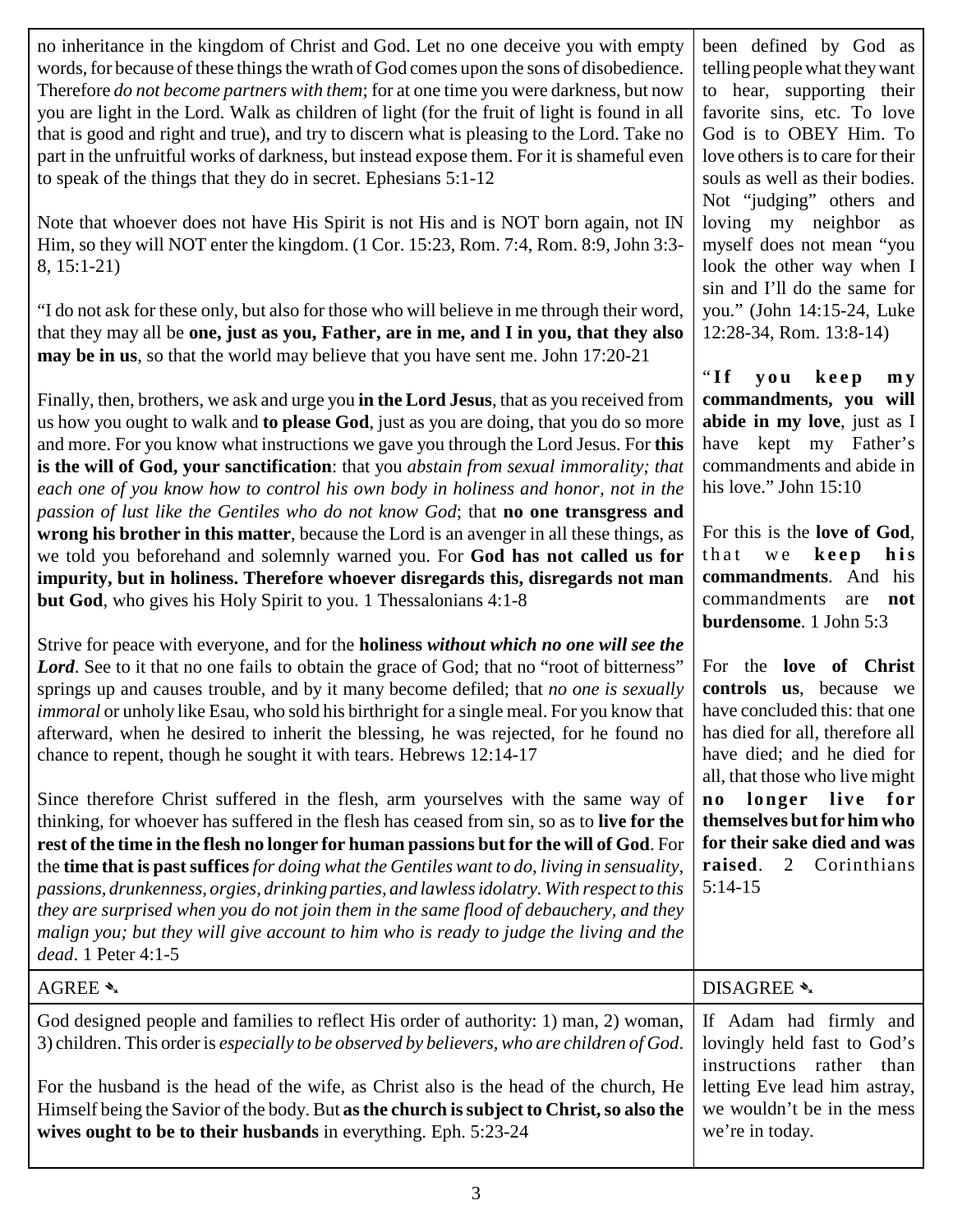| But I want you to understand that Christ is the head of every man, and the man is the<br>head of a woman, and God is the head of Christ. 1 Cor. 11:3                                                                                                                                                                                                                                                                                                                                       | My people—infants<br>are<br>their<br>oppressors,<br>and<br>women rule over them. O                                                                                                   |
|--------------------------------------------------------------------------------------------------------------------------------------------------------------------------------------------------------------------------------------------------------------------------------------------------------------------------------------------------------------------------------------------------------------------------------------------------------------------------------------------|--------------------------------------------------------------------------------------------------------------------------------------------------------------------------------------|
| For this reason a man shall leave his father and mother and shall be joined to his wife,<br>and the two shall become one flesh. This mystery is great; but I am speaking with<br>reference to Christ and the church. Ephesians 5:31-32                                                                                                                                                                                                                                                     | my people, your guides<br>mislead you and they have<br>swallowed up the course of<br>your paths. Isaiah 3:12                                                                         |
| But for Adam there was not found a helper fit for him. So the LORD God caused a deep<br>sleep to fall upon the man, and while he slept took one of his ribs and closed up its place<br>with flesh. And the rib that the LORD God had taken from the man he made into a<br>woman and brought her to the man. Genesis 2:20b-22                                                                                                                                                               | Beloved, we are God's<br>children now, and what we<br>will be has not yet appeared;<br>but we know that when he                                                                      |
| Wives, submit to your husbands, as is fitting in the Lord. Husbands, love your<br>wives, and do not be harsh with them. Children, obey your parents in everything,<br>for this pleases the Lord. Fathers, do not provoke your children, lest they become                                                                                                                                                                                                                                   | appears we shall be like him,<br>because we shall see him as<br>he is. $1$ John $3:2$                                                                                                |
| discouraged. Bondservants, obey in everything those who are your earthly masters, not<br>by way of eye-service, as people-pleasers, but with sincerity of heart, fearing the Lord.<br>Whatever you do, work heartily, as for the Lord and not for men, knowing that from the<br>Lord you will receive the inheritance as your reward. You are serving the Lord Christ.<br>For the wrongdoer will be paid back for the wrong he has done, and there is no partiality.<br>Colossians 3:18-25 | But as many as received<br>Him, to them He gave the<br>right to become children of<br>God, even to those who<br>believe in His name, who                                             |
| The woman is called the helper of the man and the man comes inside her to bear physical<br>fruit (children); the Holy Spirit is called our Helper-He indwells us and enables us to bear<br>spiritual fruit for God. The Holy Spirit is even referred to as the seed of Christ, whereas<br>Jesus was called the seed of Eve. Eve was taken from Adam's body, and the Church is                                                                                                              | were born, not of blood nor<br>of the will of the flesh nor<br>of the will of man, but of<br>God. John 1:12-13                                                                       |
| the Body of Christ.                                                                                                                                                                                                                                                                                                                                                                                                                                                                        | Children, obey your<br>parents in the Lord, for this                                                                                                                                 |
| And I will put enmity between you and the woman, and between your seed and her Seed;<br>He shall bruise you on the head, And you shall bruise Him on the heel." Genesis 3:15                                                                                                                                                                                                                                                                                                               | is right. Honor your father<br>and mother (which is the<br>first commandment with a                                                                                                  |
| No one who is born of God practices sin, because <b>His seed abides in him</b> ; and he cannot<br>sin, because he is born of God. 1 John 3:9                                                                                                                                                                                                                                                                                                                                               | promise), so that it may be<br>well with you, and that you<br>may live long on the earth.                                                                                            |
| So God created man in his own image, in the image of God he created him; male and<br>female he created them. And God blessed them. And God said to them, "Be fruitful and<br>multiply Genesis 1:27-28                                                                                                                                                                                                                                                                                      | Ephesians 6:1-3<br>As obedient children, do                                                                                                                                          |
| As for the seed that was sown on good soil, this is the one who hears the word and<br>understands it. He indeed bears fruit and yields, in one case a hundredfold, in another<br>sixty, and in another thirty." Matthew 13:23                                                                                                                                                                                                                                                              | not be conformed to the<br>passions of your former<br>ignorance, but as he who<br>called you is holy, you also                                                                       |
| "I will ask the Father, and He will give you another <b>Helper</b> , that He may be with you<br>forever; that is the Spirit of truth, whom the world cannot receive, because it does not see<br>Him or know Him, but you know Him because He abides with you and will be in you."<br>John 14:16-17                                                                                                                                                                                         | be holy in all your conduct,<br>since it is written, "You shall<br>be holy, for I am holy." And<br>if you call on him as Father<br>who judges impartially<br>according to each one's |
| For you have been <b>born again</b> , not of perishable seed, but of imperishable, through the<br>living and enduring word of God. 1 Peter 1:23                                                                                                                                                                                                                                                                                                                                            | deeds, conduct yourselves<br>with fear throughout the time<br>of your exile, knowing that                                                                                            |
| God wants offspring. That is why He created us, for His good pleasure. He said be fruitful                                                                                                                                                                                                                                                                                                                                                                                                 | you were ransomed from the                                                                                                                                                           |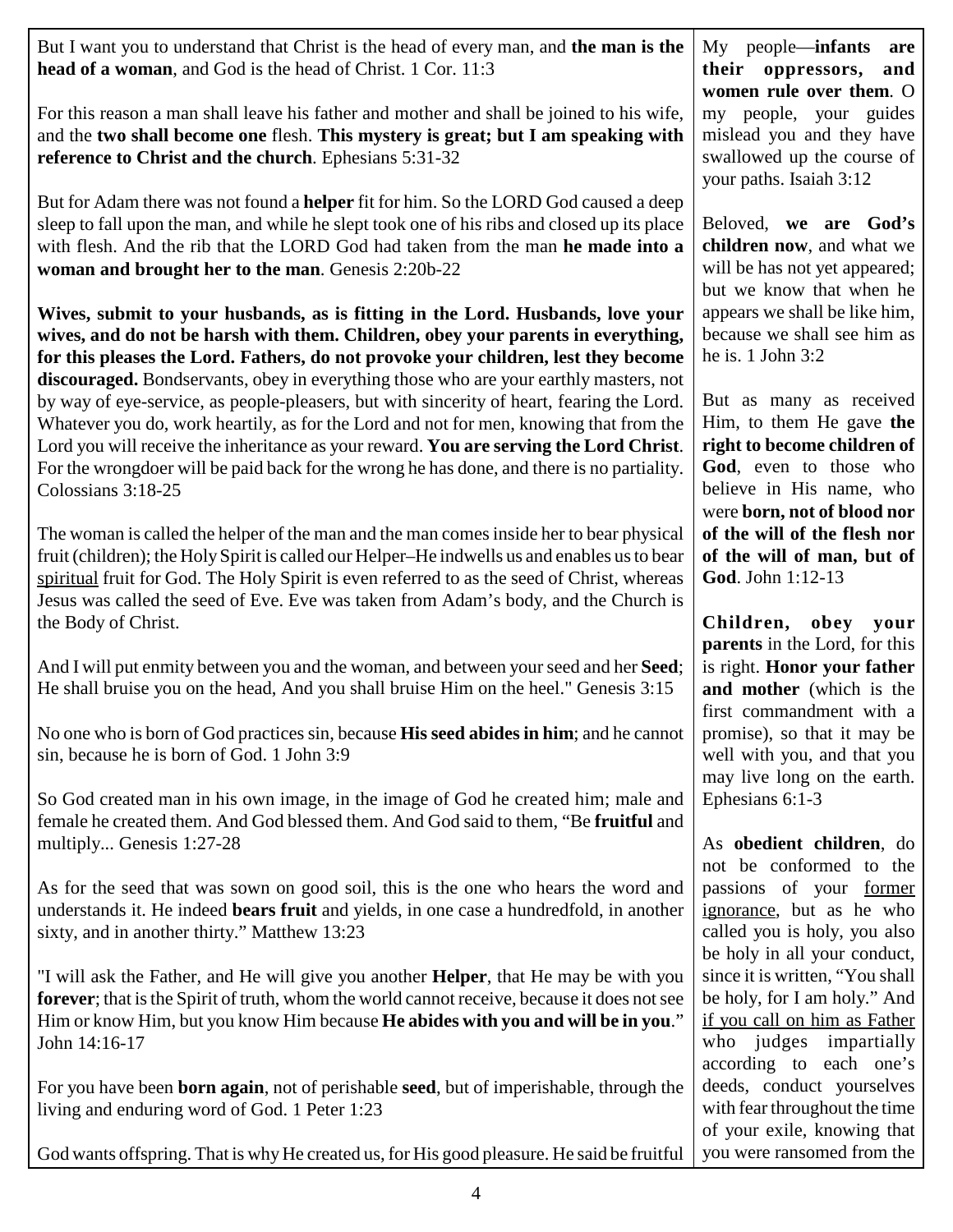| and multiply. People of the same gender do not multiply by bearing fruit. We also bear<br>spiritual fruit (of the Spirit) when we are filled with His Seed (Spirit), making disciples<br>when we share the Gospel, which results in more children to belong to God when they<br>believe and are born again. These truths are utterly corrupted when people think that<br>gender is an option, that there is such a thing as same-sex "marriage," etc. He also gave<br>us marriage as an example of His everlasting faithfulness to us. (Psalm 100:5, Matt. 5:31-<br>32, Mark 10:4-9)                                                                                                                                                                                                                                                                                                                                                                                                                                                                                                                                                                                                                                                                                                                         | futile ways inherited from<br>your forefathers, not with<br>perishable things such as<br>silver or gold, but with the<br>precious blood of Christ, like<br>that of a lamb without<br>blemish or spot. 1 Peter<br>$1:14-19$                                                                                                                                                                                                                                    |
|--------------------------------------------------------------------------------------------------------------------------------------------------------------------------------------------------------------------------------------------------------------------------------------------------------------------------------------------------------------------------------------------------------------------------------------------------------------------------------------------------------------------------------------------------------------------------------------------------------------------------------------------------------------------------------------------------------------------------------------------------------------------------------------------------------------------------------------------------------------------------------------------------------------------------------------------------------------------------------------------------------------------------------------------------------------------------------------------------------------------------------------------------------------------------------------------------------------------------------------------------------------------------------------------------------------|---------------------------------------------------------------------------------------------------------------------------------------------------------------------------------------------------------------------------------------------------------------------------------------------------------------------------------------------------------------------------------------------------------------------------------------------------------------|
| And this second thing you do. You cover the LORD's altar with tears, with weeping and<br>groaning because he no longer regards the offering or accepts it with favor from your<br>hand. But you say, "Why does He not?" Because the LORD was witness between you<br>and the wife of your youth, to whom you have been faithless, though she is your<br>companion and your wife by covenant. Did He not make them one remaining spirit?<br>Why did He join them as one? He was seeking Godly offspring. So guard yourselves<br>in your spirit, and let none of you be faithless to the wife of your youth. Malachi 2:13-15<br>Do you not know that your bodies are members of Christ? Shall I then take away the<br>members of Christ and make them members of a prostitute? May it never be! Or do you<br>not know that the one who joins himself to a prostitute is one body with her? For He says,<br>"The two shall become one flesh." But the one who joins himself to the Lord is one<br>spirit with Him. Flee immorality. Every other sin that a man commits is outside the body,<br>but the immoral man sins against his own body. Or do you not know that your body is<br>a temple of the Holy Spirit who is in you, whom you have from God, and that you<br>are not your own? 1 Corinthians 6:15-19 | We are all held accountable<br>for ourselves. The Bible is<br>freely available to consult for<br>God's ways and will.<br>Blaming someone else for<br>their rebellion against God's<br>word did not get Adam and<br>Eve very far and neither will<br>it serve us well. (Genesis<br>3:12-19, 2 Cor. 5:10) We are<br>revealing who we really are<br>when we choose to love<br>either God or the world and<br>our fleshly desires the most.<br>$(1$ John 2:15-17) |
| <b>AGREE</b>                                                                                                                                                                                                                                                                                                                                                                                                                                                                                                                                                                                                                                                                                                                                                                                                                                                                                                                                                                                                                                                                                                                                                                                                                                                                                                 | <b>DISAGREE</b>                                                                                                                                                                                                                                                                                                                                                                                                                                               |
|                                                                                                                                                                                                                                                                                                                                                                                                                                                                                                                                                                                                                                                                                                                                                                                                                                                                                                                                                                                                                                                                                                                                                                                                                                                                                                              |                                                                                                                                                                                                                                                                                                                                                                                                                                                               |
| God made men and women different from one another. The man is to have short hair and<br>the woman longer. Neither is to wear their hair or dress in a manner to be mistaken for<br>the other gender. (This does vary by culture and/or time, since men in the early Church<br>wore robes—but the idea is not to impersonate the opposite gender, and to be modest in<br>apparel. Modesty means not drawing attention to oneself, whether to show off one's<br>body, or to flaunt wealth. 1Pet. 3:3-4, Jam. 2)                                                                                                                                                                                                                                                                                                                                                                                                                                                                                                                                                                                                                                                                                                                                                                                                | "cause"<br>The<br>latest<br>(transgenderism) is nothing<br>but an attack against God's<br>design. The goal is to<br>eradicate gender. Since God<br>designed it, then we can                                                                                                                                                                                                                                                                                   |
| "A woman shall not wear a man's garment, nor shall a man put on a woman's<br>cloak, for whoever does these things is an abomination to the LORD your God.<br>Deuteronomy 22:5                                                                                                                                                                                                                                                                                                                                                                                                                                                                                                                                                                                                                                                                                                                                                                                                                                                                                                                                                                                                                                                                                                                                | clearly see<br>that<br>the<br>indeed<br>movement is<br>AGAINST Him and His<br>sovereign power and plan.<br>Satan knows that there is                                                                                                                                                                                                                                                                                                                          |
| Does not even nature itself teach you that if a man has long hair, it is a <i>dishonor</i> to<br>him, but if a woman has long hair, it is a glory to her? For her hair is given to her for<br>a covering. 1 Corinthians 11:14-15                                                                                                                                                                                                                                                                                                                                                                                                                                                                                                                                                                                                                                                                                                                                                                                                                                                                                                                                                                                                                                                                             | spiritual significance to<br>God's physical design. What<br>is amazing is how many                                                                                                                                                                                                                                                                                                                                                                            |
| Note, the Greek word for "long hair" literally means "let hair grow, have long hair."                                                                                                                                                                                                                                                                                                                                                                                                                                                                                                                                                                                                                                                                                                                                                                                                                                                                                                                                                                                                                                                                                                                                                                                                                        | people call themselves God's<br>children and yet join the<br>forces against Him?                                                                                                                                                                                                                                                                                                                                                                              |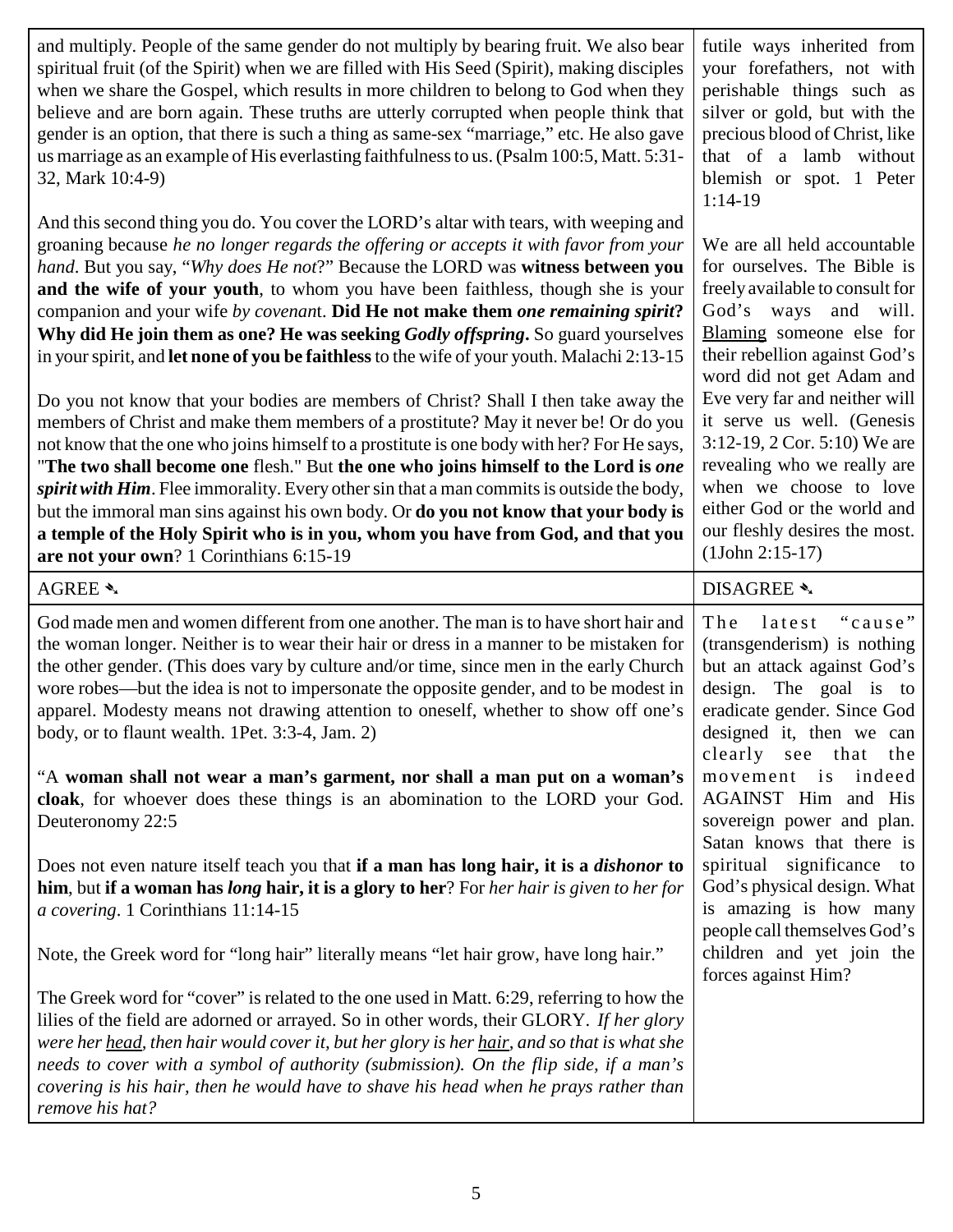| AGREE ₹                                                                                                                                                                                                                                                                                                                                                          | <b>DISAGREE</b>                                                                                                                                                  |
|------------------------------------------------------------------------------------------------------------------------------------------------------------------------------------------------------------------------------------------------------------------------------------------------------------------------------------------------------------------|------------------------------------------------------------------------------------------------------------------------------------------------------------------|
| When praying or prophesying, a man is NOT to cover his head, because his head is Jesus<br>and he is the glory of Jesus, so he glorifies Him by leaving his head uncovered.<br>Every man who has something on his head while praying or prophesying disgraces<br>his head. 1 Corinthians 11:4                                                                     | That is the view of Judaism<br>and Roman Catholicism,<br>both of whom do not<br>recognize Jesus as head of<br>the Church. The Pope,<br>Rabbis and many men cover |
| I think we all know that men take off their hats to pray, out of respect for God.                                                                                                                                                                                                                                                                                | their heads when praying.                                                                                                                                        |
| <b>AGREE</b>                                                                                                                                                                                                                                                                                                                                                     | <b>DISAGREE</b>                                                                                                                                                  |
| When praying or prophesying*, a woman IS to cover her head because her hair is her<br>glory and she is the glory of man, so she shows submission to men (who represent God's<br>glory) by covering her own glory.                                                                                                                                                | If you feel that that was "for<br>then" and "now" we are<br>enlightened, then you are<br>opening yourself up to many                                             |
| But every woman who has her head uncovered while praying or prophesying<br>disgraces her head, for she is one and the same as the woman whose head is shaved. 1<br>Cor. 11:5                                                                                                                                                                                     | other "new and improved"<br>views on the Scriptures that<br>are not biblical as well.<br>There is no longer male or                                              |
| *If this were about covering all of the time, he could certainly say so instead of qualifying<br>it with "when." To me, it seems that he was probably not concerned with silent or private<br>prayer lacking submission to God's order of authority, but when it may appear that a<br>woman is exercising authority over men if she were not to cover her head.* | female for the purpose of<br>salvation, but there clearly IS<br>still male and female and<br>God's order of things has not<br>passed away.                       |
| Prophecy is uttered aloud before someone, so it seems that the prayer referred to is, too.<br>Since the entire discussion compares men and women, it seems that this command takes<br>effect when both are gathered.                                                                                                                                             | Women should not lead<br>prayer <i>aloud</i> or prophesy in<br>assemblies of the Church                                                                          |
| Further, if a woman were meant to cover her head all the time due "praying unceasingly,"<br>then a man could never wear a hat since he is not to cover his head while praying.<br>(Remember, this is only in the New Testament, where Jesus is Head of the Church.).                                                                                             | with grown male believers<br>present <i>without</i> covering<br>their heads. Refusal to do so<br>is dishonoring her head                                         |
| For if a woman does not cover her head, let her also have her hair cut off; but if it is<br>disgraceful for a woman to have her hair cut off or her head shaved, let her cover her<br>head. 1 Cor. 11:6                                                                                                                                                          | (man), who are the glory of<br>God, by leaving her own<br>glory uncovered, which<br>represents insubordination to                                                |
| Let a woman learn quietly with all <b>submissiveness</b> . I do not permit a woman to teach or<br>to exercise authority over a man; rather, she is to remain quiet. For Adam was formed<br>first, then Eve; and Adam was not deceived, but the woman was deceived and became<br>a transgressor. 1 Timothy 2:11-14 (also see p. 8 below)                          | God, which causes concern<br>for angels who minister to us<br>who are receiving salvation.<br>This is the same as all of the<br>other commands, obeyed out       |
| *If a man who is praying <i>along</i> with someone else who is leading prayer is not<br>challenging that person's authority, then I don't think a woman who does the same needs<br>to cover to show submission in that instance? I can't honestly say what Paul would say,<br>though.                                                                            | of love and respect, not<br>ritual, legalism or trying to<br>earn (or fear of losing)<br>salvation. (John 14:15, Luke<br>6:46                                    |
| I understand the need to avoid being legalistic, and unintentional disobedience due to<br>ignorance is not the same as intentional disobedience due to personal preferences.<br>However, we need to make a sincere effort to discern God's will.                                                                                                                 |                                                                                                                                                                  |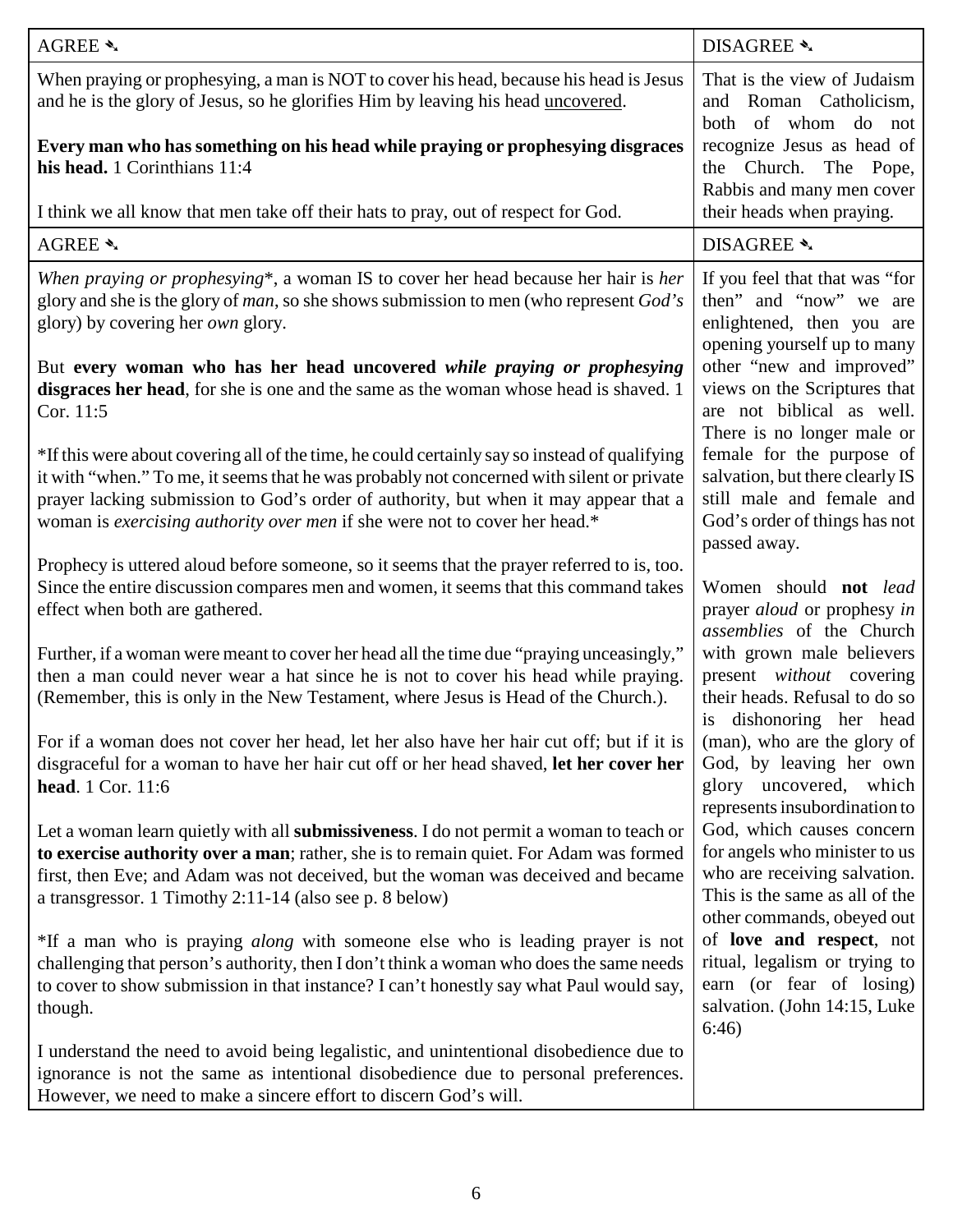| AGREE                                                                                                                                                                                                                                                                                                                                                                                                                                                                                                                                                                                                                                           | <b>DISAGREE</b>                                                                                                                                              |
|-------------------------------------------------------------------------------------------------------------------------------------------------------------------------------------------------------------------------------------------------------------------------------------------------------------------------------------------------------------------------------------------------------------------------------------------------------------------------------------------------------------------------------------------------------------------------------------------------------------------------------------------------|--------------------------------------------------------------------------------------------------------------------------------------------------------------|
| Paul said that this was connected with angels. We know that the ministry of angels has<br>not ended. When he said we have no [such] or [other] (depending on the translation)<br>custom, he was addressing the Corinthians' misapplying their freedom as equal brothers<br>and sisters in Christ in such a way as to undermine God's orderly design of authority. It<br>seems that the women were uncovering their heads to pray or prophesy, and Paul said<br>there is no other custom than covering for women to pray, or no such custom as<br><i>uncovering</i> (or remaining uncovered) while women prayed. He basically said, "this is the | But if one is <b>inclined to be</b><br>contentious, we have no<br>other practice, nor have the<br>churches of God. 1 Cor.<br>11:16<br>Some say that Paul was |
| way it is, like it or not."<br>Therefore the woman ought to have a symbol of authority on her head, because of the                                                                                                                                                                                                                                                                                                                                                                                                                                                                                                                              | prescribing head coverings<br>for women all of the time,<br>but the "churches of God"                                                                        |
| angels. 1 Cor. 11:10                                                                                                                                                                                                                                                                                                                                                                                                                                                                                                                                                                                                                            | indicate gatherings of set<br>apart, called out believers,                                                                                                   |
| Paul went on to discuss their handling of the Lord's Supper, which is obviously a<br>corporate activity. He even links the two together by introducing each section as a<br>discussion of traditions. Later, in chapter 14, he scolds them for disorder in their                                                                                                                                                                                                                                                                                                                                                                                | not to individuals.<br>Since God hates it when                                                                                                               |
| gatherings due to too many prophesying, even at one time, people speaking in tongues<br>without an interpreter, women asking questions, etc. God demands respect and order, not<br>insubordination and confusion. Miriam learned this the hard way. (Numbers 12)                                                                                                                                                                                                                                                                                                                                                                                | traditions of men are taught<br>as doctrine, why would Paul,<br>as led by the Holy Spirit, be<br>trying to establish a mere                                  |
| If Paul meant custom of the <i>culture</i> , he might have said this wasn't from the Lord, but<br>from himself, as he sometimes clarified. This is a <i>timeless</i> truth–a <i>biblical</i> tradition, not<br>of men (the sort criticized in the Bible. The tradition of men in today would be to <i>ignore</i><br>God's instructions to please people–"changing with the times.")                                                                                                                                                                                                                                                             | custom of the times as a<br>doctrine? We are all God's<br><b>bond-servants</b> and meant to<br>be submissive to Christ as                                    |
| To the rest I say $(I, not the Lord)$ that if any brother has a wife who is an unbeliever, and<br>she consents to live with him, he should not divorce her. 1 Cor. 7:12                                                                                                                                                                                                                                                                                                                                                                                                                                                                         | our Master, each in our own<br>order. (Ephesians 6:5-9)                                                                                                      |
| Now as a concession, not a command, I say this 1 Cor. 7:6                                                                                                                                                                                                                                                                                                                                                                                                                                                                                                                                                                                       | with EVERYTHING<br>As<br>else, this is NOT about us.                                                                                                         |
| If the symbol were her hair, these verses would read:                                                                                                                                                                                                                                                                                                                                                                                                                                                                                                                                                                                           | It's about God and His glory,<br>which should be the highest<br>priority for ALL believers.                                                                  |
| But every woman who has her head uncovered [short hair] while praying or prophesying<br>disgraces her head, for she is one and the same as the woman whose head is shaved. 1<br>Cor. 11:5                                                                                                                                                                                                                                                                                                                                                                                                                                                       | His ways are perfect and<br>good. He never changes.<br>Each thing that has changed<br>in the past has been revealed                                          |
| For if a woman <b>does not cover her head</b> [have long hair], let her also have her hair cut<br>off; but if it is disgraceful for a woman to have her hair cut off or her head shaved, let her<br>cover her head [have long hair]. 1 Cor. 11:6**                                                                                                                                                                                                                                                                                                                                                                                              | to have been a foreshadow of<br>what was to come. God's<br>glory and sovereign rule will<br>NEVER change.                                                    |
| What is being <i>covered by</i> the symbol is her hair, or she can be ashamed by shaving off<br>her hair so that there is <b>no glory to cover</b> if she is doing the shameful thing of dishonoring<br>her head (man, who is <i>God's</i> glory) by refusing to cover <i>her</i> glory. This is serious!                                                                                                                                                                                                                                                                                                                                       |                                                                                                                                                              |
| The symbol of authority is not the same as her glory (her hair). How would a thing meant<br>to demonstrate her <i>submission</i> to authority <i>glorify</i> her rather than her head (husband)?                                                                                                                                                                                                                                                                                                                                                                                                                                                |                                                                                                                                                              |
| As already noted, the Greek word for "long hair" literally means "let hair grow, have long<br>hair." The Greek word for "cover" is related to the one used in Matt. 6:29, referring to<br>how the lilies of the field are adorned or arrayed. So in other words, their GLORY.                                                                                                                                                                                                                                                                                                                                                                   |                                                                                                                                                              |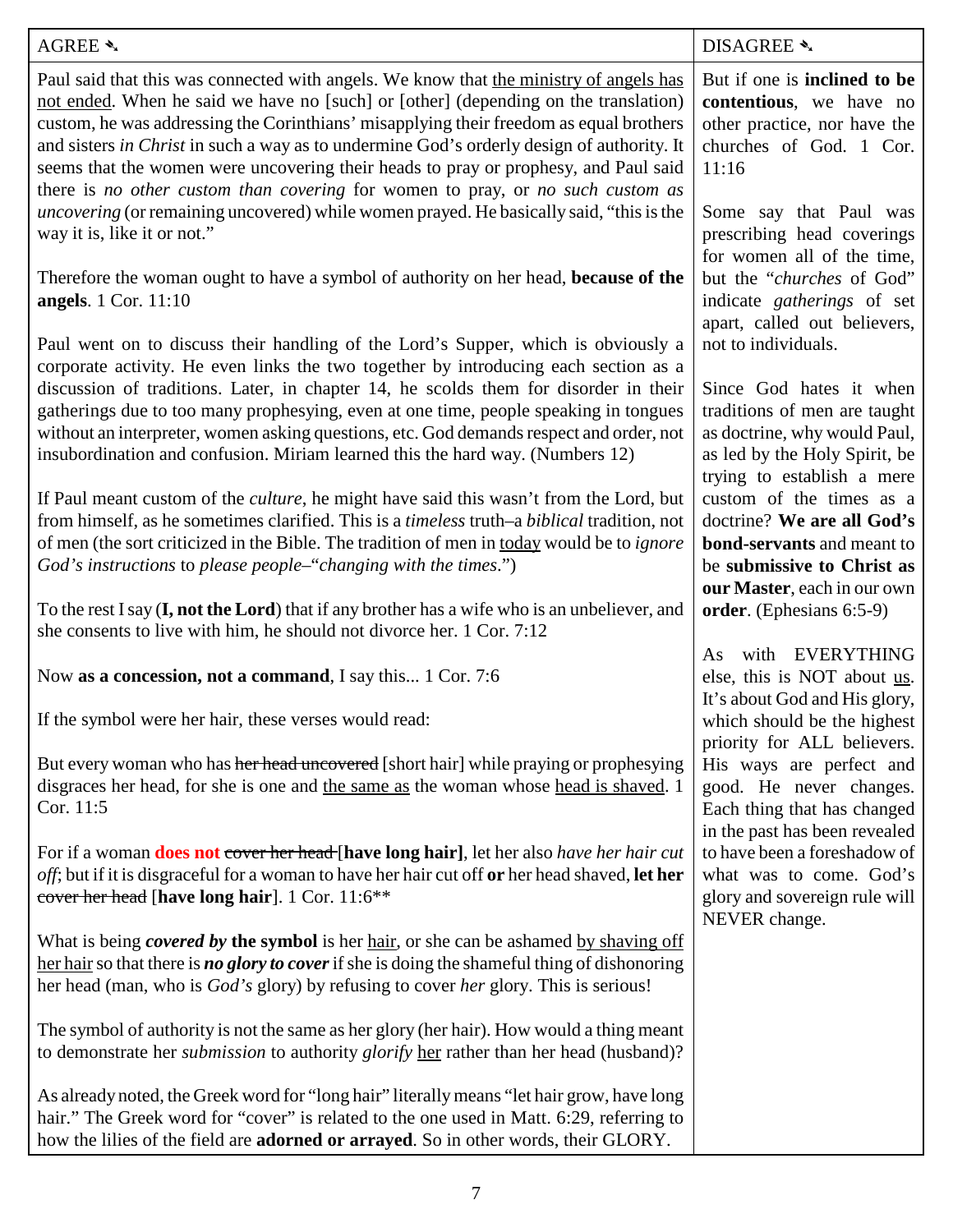\*\*Verse 11:6 translated that in the way suggested above (as many people do) is absurd. If she has short hair then let her cut her hair?? So Paul is saying if she is ashamed of *long hair* (if that is her symbol of authority to cover her head with), then she should be shaved?? (Paul refers to BOTH cutting and shaving so we can't say it's only shaving.) Then why do the same women who say the head covering is long hair (which is her glory, and as we have seen that the Greek word literally means grow long) have no problems whatsoever with women having short hair and none of them have shaved their heads out of shame? **The idea is that long hair is a woman's glory, but it should be covered to show submission to man due to God's order of authority, and deference because he is God's glory,** *when praying or prophesying***.** It's about order of authority, because of glory, for the angels. This doesn't mean a woman needs to cover her head ALL of the time. As I have suggested above, it doesn't sound *to me* like the concern is even about *every* time a woman does those two activities, but about *those times* when she does them and it may represent insubordination in the eyes of the angels if she doesn't cover her hair. I feel that if a close male relative (such as a husband, father, adult son or brother) who is a believer *asks* a woman to say the prayer, that doesn't require her covering her head as it is clear she is not usurping his authority when she does so in his presence (in the private setting of a small group, not in a large public gathering or in the corporate gathering of the church). However, this is just my personal study. Paul didn't give any further details. My conclusion could be in error, but if so, the answer as to "when," must be clarified from the Scriptures. We are meant to show honor and respect to God before all people AND before the angels. We confuse both groups if we do not obey Him.

Paul also wrote in chapter 14 about women remaining silent despite speaking in chapter 11 of women praying and prophesying, obviously in the assembly, with concern for the manner in which it could appear to the angels to usurp authority and dishonor Jesus as head of the Church. When you put all of the information together, letting Scripture interpret Scripture, it is clear that women are not to exercise authority over men in the Church (I'm not sure how this view might affect women voting in church), nor to teach them (thus no instructions to cover their heads in that instance, since it is never meant to occur; whereas head covering does not apply to teaching that is permitted–of women or children), or disrupt services with questions that can wait until they get home and ask their husbands (1 Cor. 14:35). Chapters 11 and 14 are both focused heavily on **orderliness and honoring God, especially when gathered as a church.** (Individuals are temples of the Lord but not "the church.") Yet many local churches today, rather than have women cover their hair (their glory, in submission to authority) *when praying and prophesying* (Exodus 15:20, Judges 4:4, 2 Kings 22:14, 2 Chron. 34:22, Luke 2:36), handle those situations by forbidding both altogether, citing Paul's "silence" rule (even though they do understand that women are to participate in the assembly vocally and they allow it). And other churches allow women authority over men despite Paul reminding us of how Eve was deceived and ate the fruit in the garden first, then led Adam astray to eat it (1 Tim. 2) is meant as a reminder of what happens when God's prescribed order is not followed.

In 1 Tim. 2, the Greek word translated "keep silent" (for women to wait to ask questions of their husbands at home) can also be translated "hold the peace" is related to the word used by Paul when he says someone who wants to share a revelation must wait until the person who is currently prophesying is finished and also when the person who speaks in tongues should not do so if there is no interpreter. So all three convey the concept of waiting for the proper time. Also, the word translated [not permitted to] "speak" can also be translated "chatter" or "prattle" (even the chitter chatter of birds), which fits our situation perfectly. (The proper translation depends upon the specific context.) Paul was correcting the Corinthians on the disorderly way that their gatherings were conducted, which not only failed to honor God properly, but reflected poorly on Him to the very visitors who should have been drawn to God rather than potentially be put off.

Pursue love, yet desire earnestly spiritual gifts, but especially that you may **prophesy**. For one who speaks in a tongue does not speak to men but to God; for no one understands, but in his spirit he speaks mysteries. But **one who prophesies speaks to men for edification and exhortation and consolation**. One who speaks in a tongue edifies himself; but **one who prophesies edifies the church**. Now I wish that you all spoke in tongues, but even more that you would prophesy; and greater is one who prophesies than one who speaks in tongues, unless he interprets, so that the church may receive edifying. 1 Cor. 14:1-5

But if all **prophesy**, and an unbeliever or outsider enters, he is **convicted** by all, he is **called to account** by all, the secrets of his heart are disclosed, and so, falling on his face, he will worship God and declare that God is really among you. 29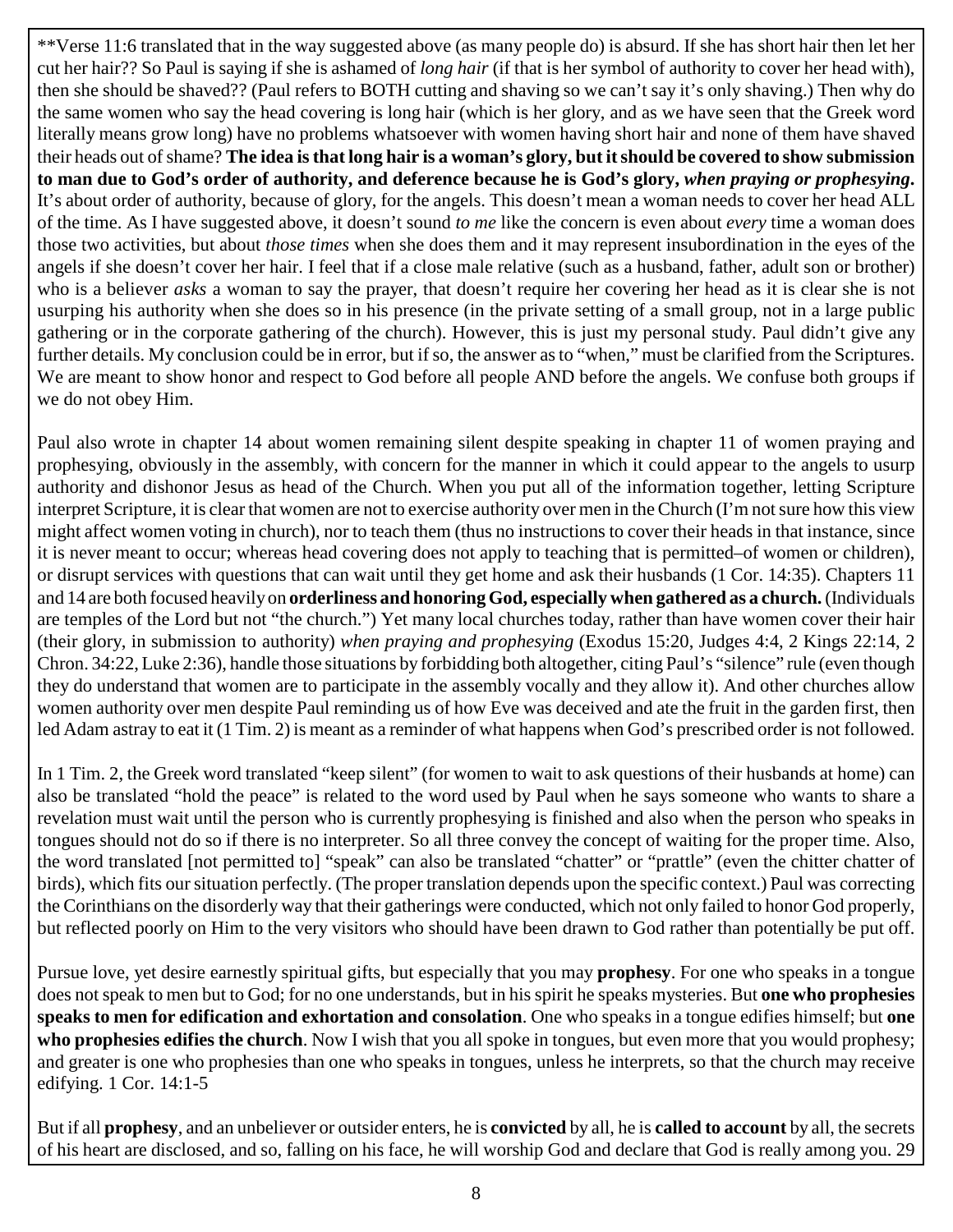Let two or three prophets speak, and **let the others pass judgment**. But if a **revelation** is made to another who is seated, the first one must keep silent. For **you can all prophesy one by one, so that all may learn and all may be exhorted**; and the spirits of prophets are subject to prophets; for God is not a God of confusion but of peace, *as in all the churches of the saints*. 37 If anyone thinks that he is a prophet, or spiritual, he should acknowledge that the things I am writing to you are a *command of the Lord. If anyone does not recognize this, he is not recognized*. So, my brothers, **earnestly desire to prophesy**, and do not forbid speaking in tongues. But all things should be done decently and **in order**. 1 Cor. 14:14- 25, 29-33 14:37-40

Paul's chapter 14 discussion included the judging of prophecies. (1 Cor. 14:29) We were told not to despise prophecy, which in 1 Cor. 14:26-30 is called "a revelation" (a normal activity among the gathered believers, including women, different from "a lesson") but to test the spirits. (1 Thess. 5:20-21, Matt. 7:15) The prophecy is for exhortation/encouragement, edification/upbuilding/strengthening and comfort/consolation of the whole body of believers (1 Cor. 14:3, 14:31) Yet people are afraid of even using the word prophesy today (also speaking in tongues) because of those who misuse it. I do not believe prophesying is merely reciting the Bible or identical to teaching or preaching, since they are listed as separate gifts. (Rom. 12:6-8, Eph. 4:11-13) However, there appears to be much overlapping of gifts in the examples given in the New Testament, so I am at a loss as to how to define each one. Some say there is an "office" of prophet and a separate gift of prophecy, but as far as I can see, they are both in the same chapter? (1 Cor. 12:4-11, 12:27-31) When Jesus prophesied things that He knew about her (though He had never met her) to the woman at the well. John the Baptist prophesied repentance to the Jews. Jesus and John were also referred to as preaching and teaching. Paul said that he was appointed a preacher, apostle and teacher and that he received his revelation directly from Jesus, as did John when he recorded Revelation. (1 Tim. 2:7, 2 Tim. 1:11, 1 Cor. 11:23, Rom. 16:25-27, Gal. 1:15-17, Eph. 3:1-10)

In fact, we are told in Hebrews 1:1-2 that our primary source of revelation in these last days is Jesus (the Word). (Luke 24:27, John 5:39-40) By this, I take it to mean that His Spirit within us will help us to understand, recall, properly interpret and explain the Bible (providing we have read it and *continue* in it regularly). (John 14:26, 15:26, 1 Cor. 2:10, Col. 1:9, 1 John 2:27) I do not feel it is wise to go looking for "special" revelation of a direct nature outside of the Scriptures. That is a good way to be misled and go astray. (Jer. 14:14-15, 23:16-32, Ezek. 13:22-23, Matt. 7:15, 24:11, 24:24, Mark 13:22, Luke 6:26, 2 Peter 2, 1 John 4:1) However, I do not personally believe that "the perfect" has come (thus *ending* prophecies) until Jesus returns to reign in the millennium or perhaps not even until the new heaven and earth (as there is still death during the millennium, but after that, God will dwell with us forever and the Father and the Lamb will BE the temple). Daniel 9:24 told us as much when he described what God was accomplishing in the seventy weeks. Jesus gave Himself as the perfect sacrifice, but until He has put death under His feet, not all things are yet perfect. (1 Cor. 15:26-28) The "passing away" sounds just like how the world will pass away. (Matt. 24:35, 1 Cor. 13:8-9, 1 John 2:17)

If anyone needs additional reasons not to join in the prideful displays of rebellion against God by marching (whereas God despises pride of any kind, let alone for sin–if we boast, it should ONLY be in Him), wearing costumes meant to represent genitalia for all the world to see, including minors and unbelievers who see the behavior of professed believers reflecting on our heavenly Father, etc., here is a good passage. The bond-servants in that day were to respect and obey their masters in the same way that *we are to obey ours*, that His good name is not profaned. We have even more reason to do so, since Jesus purchased us with His precious blood and we belong to Him. We should have infinitely more love and gratitude for our Master than any human bond-servant ever had for theirs. He set us free FROM sin, not TO sin.

But as for you, teach what accords with **sound doctrine**. Older men are to be *sober-minded, dignified, self-controlled, sound in faith, in love, and in steadfastness*. Older women likewise are to be **reverent** in behavior, not slanderers or slaves to much wine. They are to teach what is good, and so train the young women to love their husbands and children, to be *self-controlled, pure*, working at home, kind, and *submissive* **to their own husbands,** *that the word of God may not be reviled*. Likewise, urge the younger men to be *self-controlled*. Show yourself in all respects to be a model of good works, and in your teaching show *integrity, dignity, and sound speech that cannot be condemned*, so that an *opponent may be put to shame, having nothing evil to say about us. Bondservants are to be submissive* to their own masters in everything; they are to be well-pleasing, not argumentative, not pilfering, but showing all good faith, so that in everything they may *adorn the doctrine* **of God our Savior**. Titus 2:1-10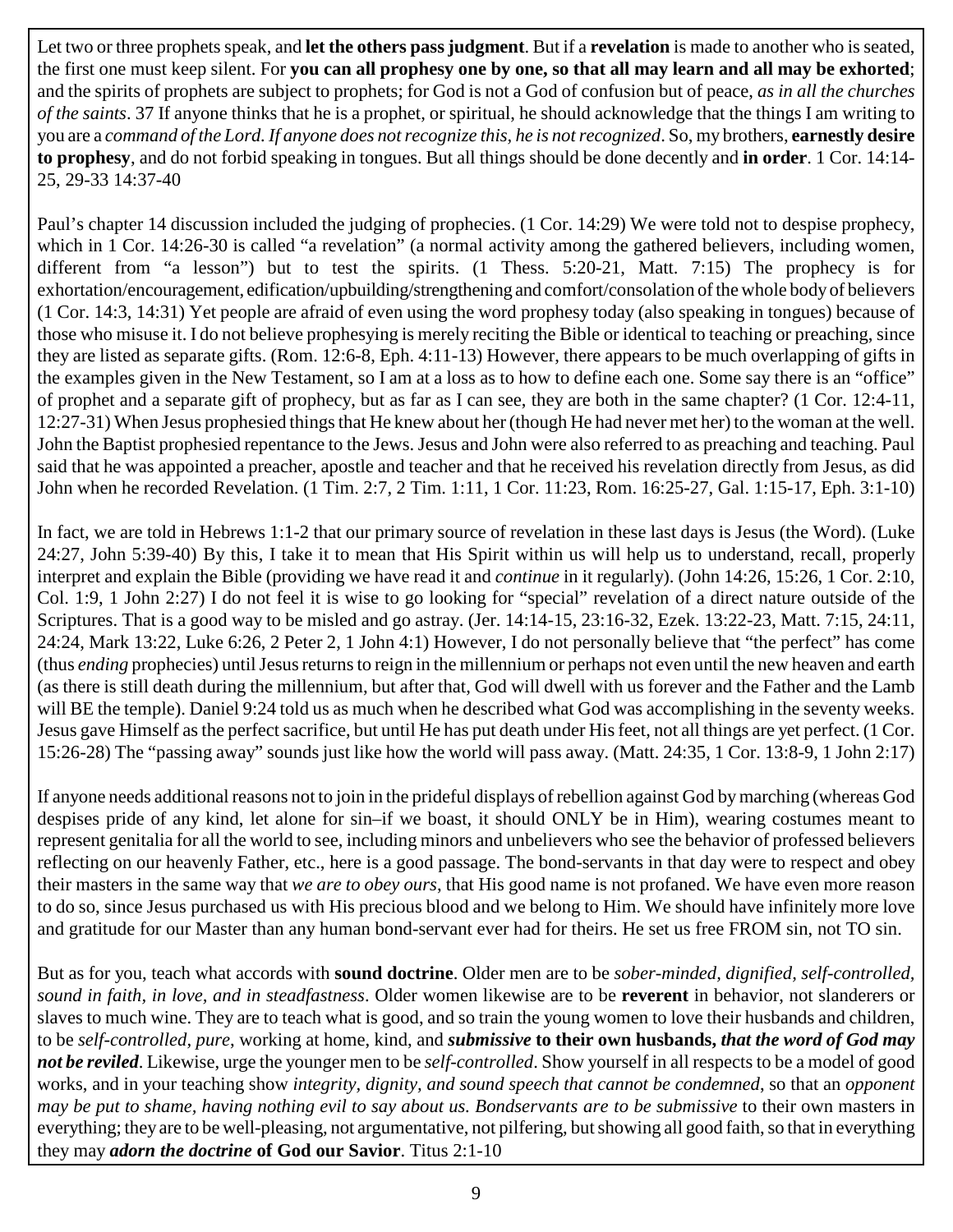**Wives**, in the same way **submit yourselves to your own husbands** *so that, if any of them do not believe the word, they may be won over without words by the behavior of their wives, when they see the purity and reverence of your lives*. **Your beauty should not come from outward adornment**, such as elaborate hairstyles and the wearing of gold jewelry or fine clothes. Rather, it should be that of your **inner self, the unfading beauty of a gentle and quiet spirit, which is of great worth in God's sight**. For this is the way the holy women of the past who put their hope in God used to adorn themselves. They submitted themselves to their own husbands, like Sarah, who obeyed Abraham and called him her lord. You are her daughters if you do what is right and do not give way to fear. **Husbands, in the same way be considerate as you live with your wives, and treat them with respect as the weaker partner and as heirs with you of the gracious gift of life,** *so that nothing will hinder your prayers*. 1 Peter 3:1-7

For am I now seeking the favor of men, or of God? Or am I striving to please men? If I were still trying to please men, I would not be a **bond-servant of Christ**. Galatians 1:10

**Be imitators of me, just as I also am of Christ**. Now I **praise you** because you remember me in everything and **hold firmly to the traditions**, *just as I delivered them to you*. 1 Corinthians 11:1-2

So then, brothers, **stand firm and hold to the traditions** *that you were taught by us*, either by our spoken word or by our letter. 2 Thessalonians 2:15

**All Scripture is inspired by God and profitable for teaching, for reproof, for correction, for training in righteousness**; so that the man of God may be adequate, equipped for every good work. 2 Timothy 3:16-17

I believe the issue of head coverings for women is one that each person must study and listen to the Holy Spirit's prompting for themselves. God does not like legalism. No one should be forced to go beyond the text (like the Pharisees forced the Jews to do, adding to their burden of keeping the law), but that does not mean it's completely irrelevant, either. This is a New Testament practice, not an Old Testament foreshadow of something that has been fulfilled by Christ. This deals with our submission to Him as Head of the Church. If we are not concerned with trying to understand this and honoring Him according to His own word, as He inspired Paul to write, then for me, that is a serious problem (but not a salvation issue.)

## **Chiastic structure of 1 Corinthians 11:2-16**

Now I commend you because you remember me in everything and maintain the **traditions** even as I delivered them to you.

But I want you to understand that the head of every man is Christ, the **head of woman is man**, and the head of Christ is God.

Every **man** offering prayers or prophesying with **his head covered dishonors** *his head*, but every **woman** offering prayers or prophesying with **her head uncovered dishonors** *her head*, since it is the same as if her head were **shaven**.

For if a woman will not **cover**, then let her be shorn, but if it is **disgraceful** for a woman to be shorn or to be shaven, let her **cover**.

For a man is not obliged to cover his head, since he is the image and glory **of God**, but **woman** is the glory **of man**.

For man was not **made** *from woman*, but **woman from man**.

**Neither** was man created for woman, but **woman for man**.

Because of this a woman is obliged to have **authority** on her head, because of the **angels**.